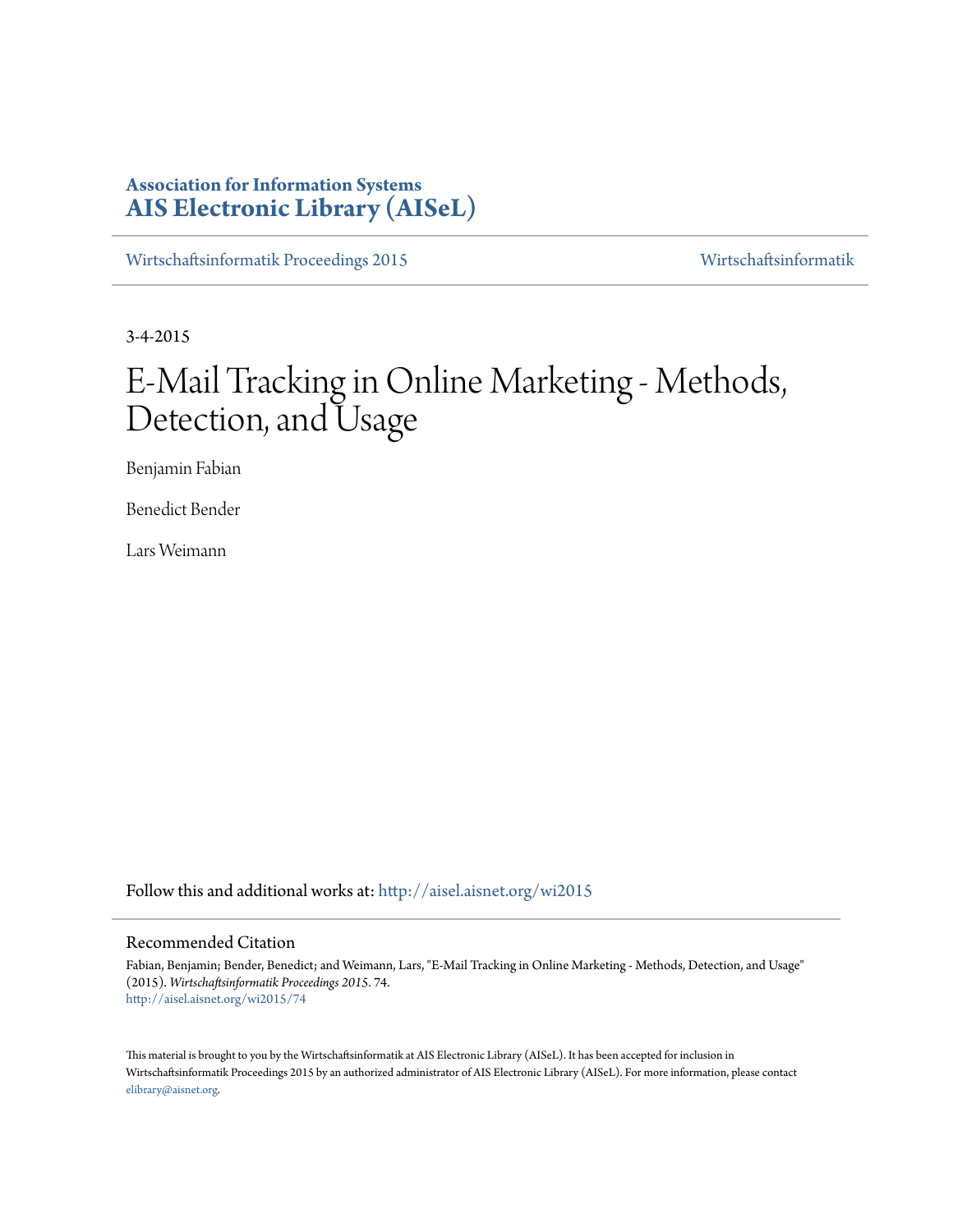# **E-Mail Tracking in Online Marketing – Methods, Detection, and Usage**

Benjamin Fabian, Benedict Bender, and Lars Weimann

Institute of Information Systems Humboldt-Universität zu Berlin Spandauer Str.1, 10178 Berlin, Germany {bfabian,benderbe,weimannl}@wiwi.hu-berlin.de

**Abstract.** E-Mail tracking uses personalized links and pictures for gathering information on user behavior, for example, where, when, on what kind of device, and how often an e-mail has been read. This information can be very useful for marketing purposes. On the other hand, privacy and security requirements of customers could be violated by tracking. This paper examines how e-mail tracking works, how it can be detected automatically, and to what extent it is used in German e-commerce. We develop a detection model and software tool in order to collect and analyze more than 600 newsletter e-mails from companies of several different industries. The results show that the usage of e-mail tracking in Germany is prevalent but also varies depending on the industry.

**Keywords:** E-Mail Tracking, Online Marketing, Privacy

#### **1 Introduction**

In modern e-commerce, customer data has become critical for business success [12]. Business Intelligence based on personalization is used to optimize market positions, to engage in price discrimination [22], and to recommend users products they might buy in the future. Tracking user behavior is an important aspect of online marketing [22]. This does not only affect users browsing a commercial web site and actually looking for specific products. Tracking is also used in emails and has become a powerful instrument for marketing and personalization [2]. E-mail communication is an important marketing channel since it is still widely and frequently used. Moreover, it is a cheap and time-efficient medium because an e-mail only has to be designed once and can afterwards spread fast and to many users in parallel with low costs [6, p. 19]. Thus, e-mails are an important way to inform users and try to influence buying decisions. But how can companies ensure that users actually read e-mails and receive marketing information?

E-Mail tracking enables them to remotely observe, for instance, if an e-mail is opened, the time when a user reads an e-mail, the program in which the user opens it, and could also identify links on which the user clicks [9, p. 316]. This information is very useful for a company in order to understand customer behavior in more depth. Tracking data can also be sold to data aggregators or other companies that are interested in enriching their own data on consumers and their behavior. In particular, data

<sup>12&</sup>lt;sup>th</sup> International Conference on Wirtschaftsinformatik,

March 4-6 2015, Osnabrück, Germany

Fabian, B.; Bender, B.; Weimann, L. (2015): E-Mail Tracking in Online Marketing - Methods, Detection, and Usage, in: Thomas. O.; Teuteberg, F. (Hrsg.): Proceedings der 12. Internationalen Tagung Wirtschaftsinformatik (WI 2015), Osnabrück, S. 1100-1114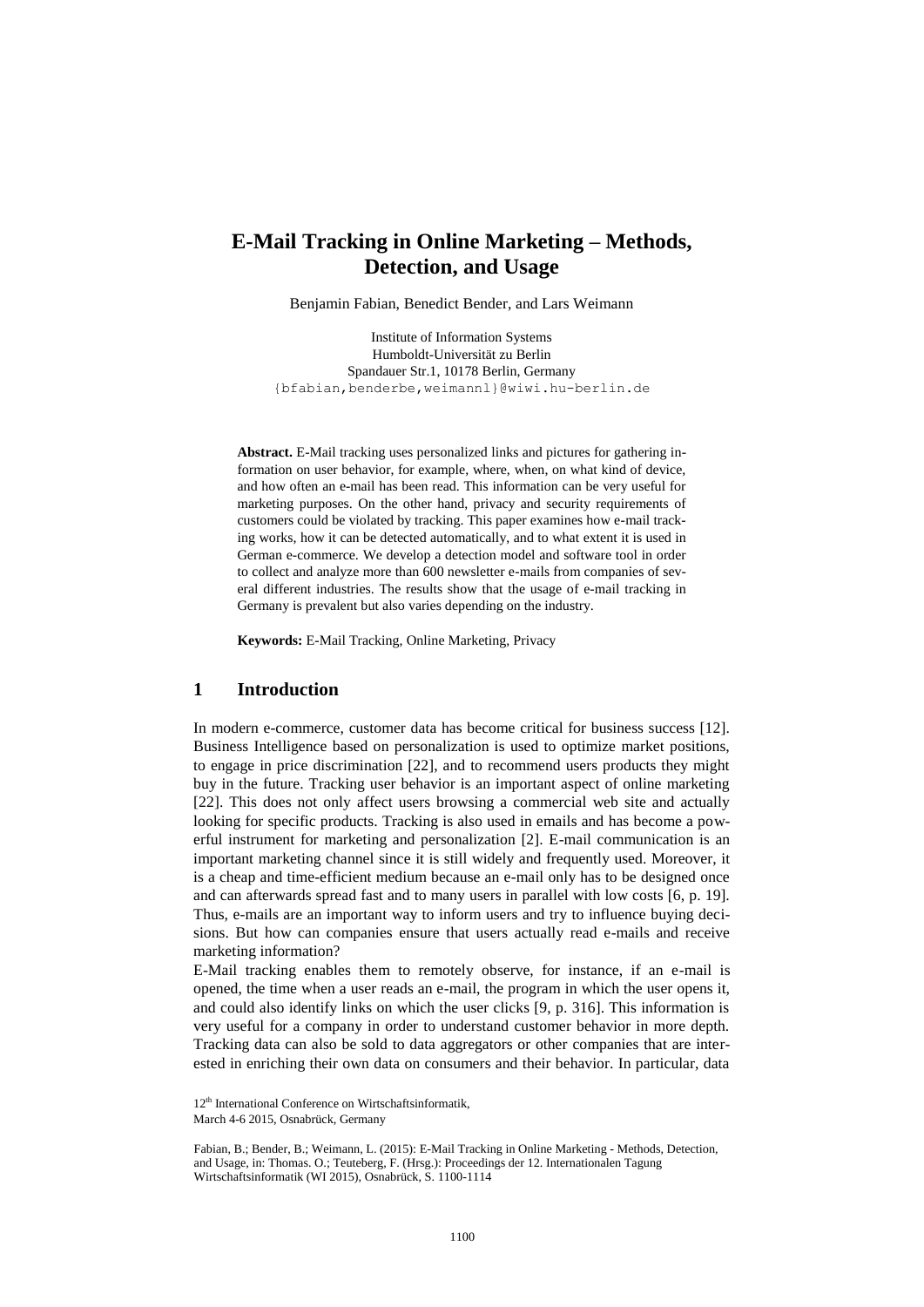on actively used e-mail addresses is so valuable that some companies even specialize in this business segment and are selling such addresses.

All of this could create massive privacy concerns on the consumer side, in particular with privacy-sensitive users [3]. Our paper investigates how important tracking techniques work, how they can be detected, and to what extent they are used by online businesses in Germany.

# **2 E-Mail Tracking: Literature and Technology**

In the following we discuss related work. In technical literature, some work has been conducted on email tracking in the sense of assessing whether an e-mail has been delivered successfully [19] [21]. This includes tracking in the sense of technically tracing the forwarding of mail through different hosts, including extensions of the mail protocols in *Requests of Comments* (RFCs) such as RFC 3798, RFC 3461, and RFCs 3885-3887 [19, p. 17]. With *Message Disposition Notification* (MDN) [17], the sender can request an acknowledgement of mail reception or reading from the receiver. From a perspective of privacy it is important to note that the receiver can choose if such an acknowledgement is sent or not [20, p. 131].

Other literature discusses tracking in the sense of snooping on mails for extracting content from a mail conversation or transmission without being an intended or authorized recipient [9, p. 307], or for grouping and combining related content [4] [10]. Sometimes tracking also refers to determining the real-world position of a person or device [8] [20, p. 131], or the linking of e-mail addresses to real-world identities, and is also related to security and privacy issues of using e-mail addresses for identification [13] [18]. The term e-mail tracking is sometimes also used in the sense of identifying the location of an e-mail as intangible object in a complex messaging network, for example, in the context of designing new decentralized mail architectures, e.g., involving peer-to-peer concepts [7] [14].

In our paper, e-mail tracking is understood as the remote logging of e-mail opening or reading, typically without user notice or consent. For this specific use of the term the following sources could be identified in the literature. The term e-mail tracking is explained by [11], including an example how a specific large company uses an e-mail tracking service. In [19, p. 17] an external service is described which generates a link for the e-mail content and sends that link to the receiver who needs to click on it in order to retrieve the mail content; this access is logged. Such an approach is very similar to the tracking link method described below but does not seem practical for everyday e-mail usage. In [20] the reaction of common mail software and providers to tracking pixels is investigated.

In contrast, our paper focuses on empirical investigation of the senders of tracking mails. Our goal is to assess to what extent e-mail tracking is used by companies in different industries. In our paper, two principle methods of tracking in e-mails are considered: *tracking links* and *tracking pixels*. Both approaches are based on personalization. The sender places a piece of content, addressed by a personalized link, or a picture with a receiver-specific name on a web server and includes the corresponding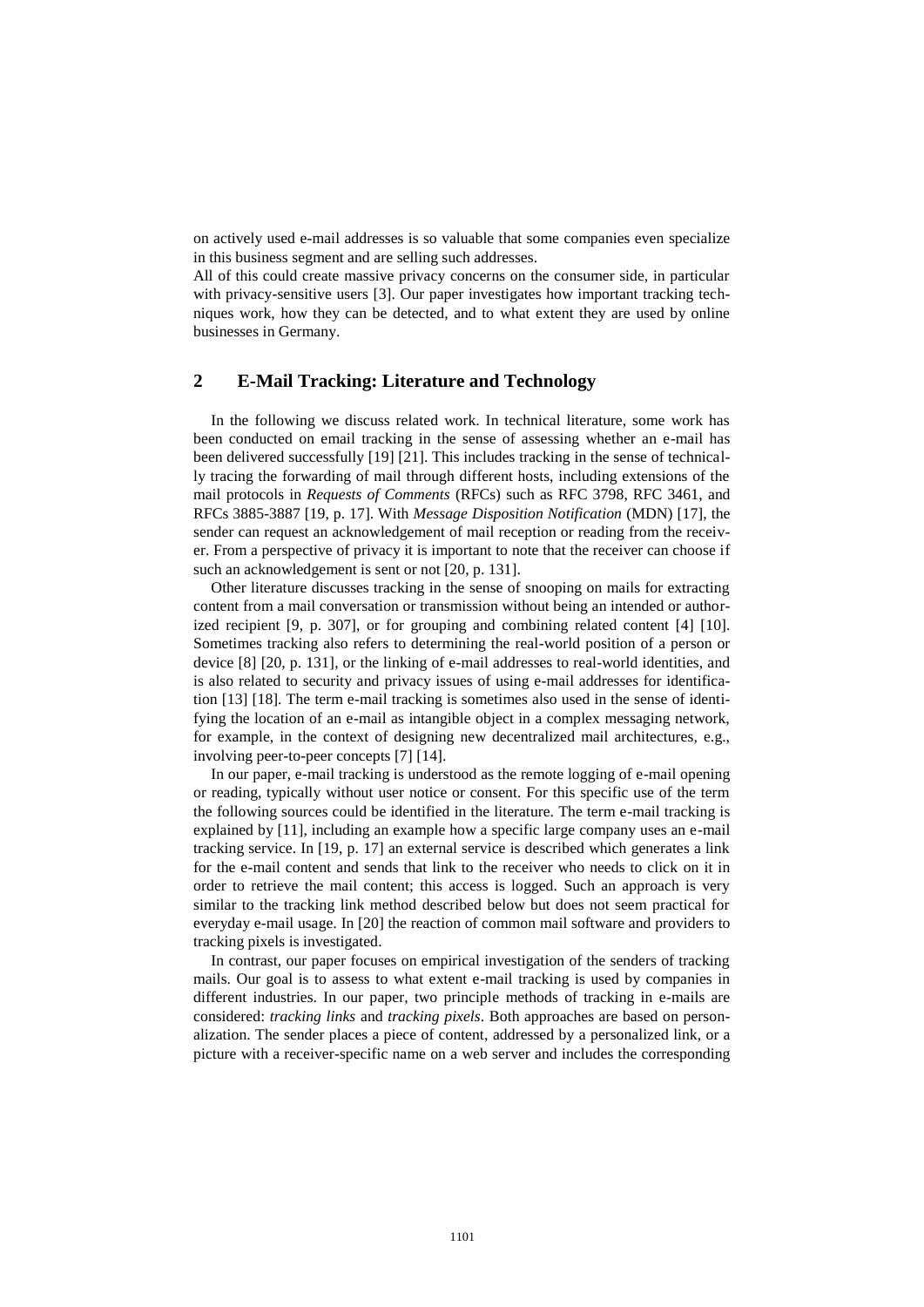link in the mail. When the receiver opens the mail, he or she accesses the content, either by downloading the picture from the web server or by opening a personalized link in the mail. This access is logged by the web server and can be associated with the receiver's customer profile. From now on, identifiers such as IP addresses and cookies, or more advanced web browser "fingerprinting" can be applied for further personalized tracking [1] [24], even across different web sites [16].



**Fig. 1.** How e-mail tracking works

Figure 1 illustrates these two main forms of e-mail tracking. When applying the *tracking link* method, the sender of an e-mail includes one or several links that refer to additional relevant content. Such a link has at least two components: an identifier for the content and an identifier for the receiver. These two components could also be combined into a single identifier. It is important that the user-identifying component is unique or that the combination of content identifier and user identifier is unique. The following example link contains an identifier for the content, the *cid* (content ID), and an identifier for the recipient of the mail, the *uid* (user ID): [http://www.example.com/content/view.php?cid=218471248&uid=38jd38](http://www.example.com/content/view.php?cid=218471248&uid=38jd3829d1) [29d1](http://www.example.com/content/view.php?cid=218471248&uid=38jd3829d1). The (combined) uniqueness requirement is important. If the same content will be referred to in another mail for another tracking target, the content ID can be reused and only a new user ID needs to be assigned.

After sending, the mail gets transferred to the outgoing mail server of the sender (1). The sender's mail server then attempts to transfer the mail to the receiver's mail server (2). Once this is successfully completed, the client can synchronize or download (depending on the protocol) the mail from the incoming mail server (3). After opening the mail, the user might click on links that are included in the mail (4.2). When the receiver opens the link and downloads the referred content from the server, this access is logged by the web server and can be associated with the receiver through the identifiers described above.

The *tracking pixel* method is also referred to as "web bug" method in privacy literature on web-user tracking [15]. It archetypically represents a stealthy tracking approach that can be transferred to new technology such as RFID [5]. Here, the sender of an e-mail includes a reference to a very small, usually invisible picture in the mail. Typically this picture does not have any border, has a width and height of 1 pixel, and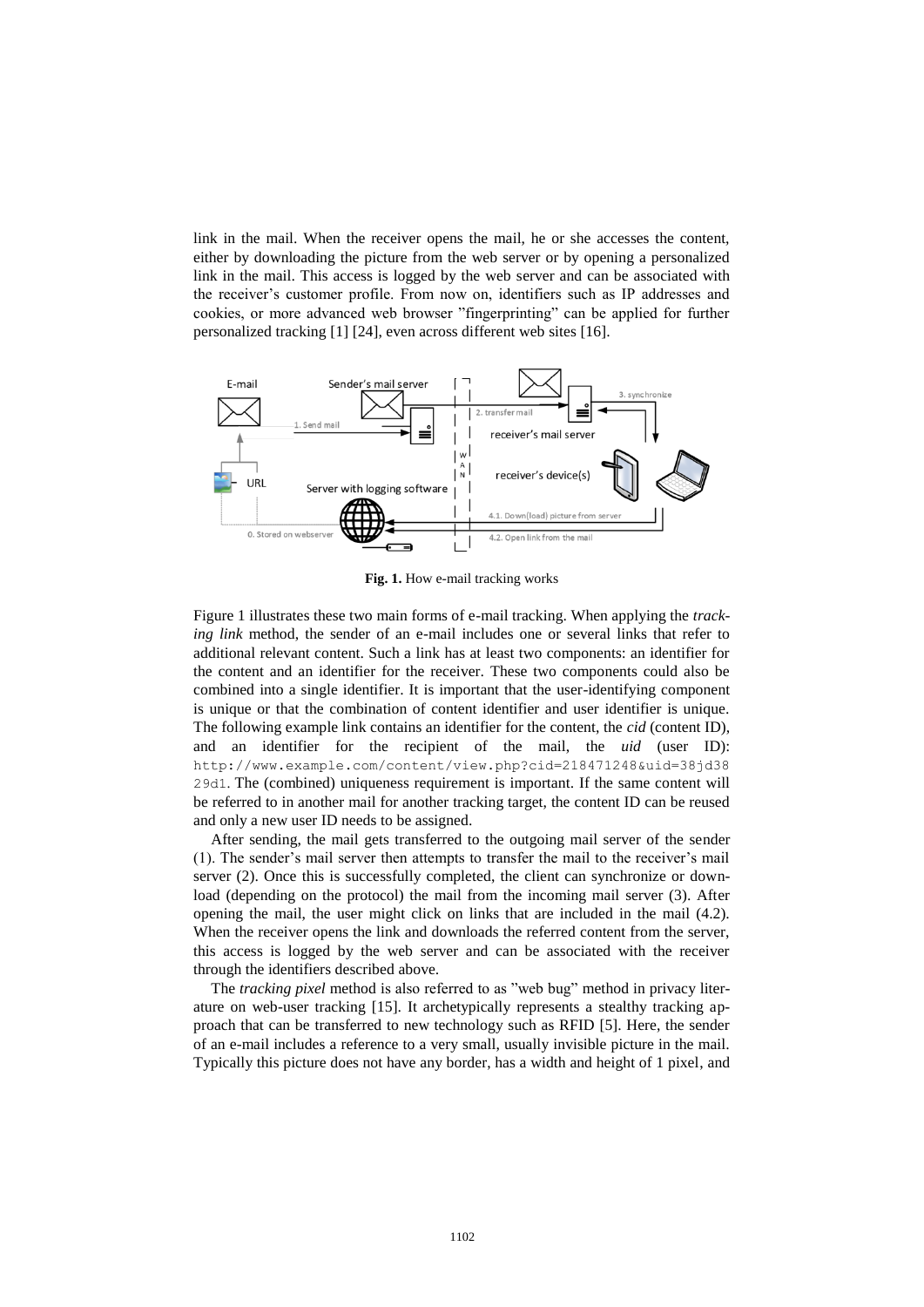is transparent or at least has the same color as the background. It is also called a "pixel" because usually those images are in 1x1 format. To apply this technique, the *Uniform Resource Locator* (URL) of the picture needs to be unique. One way of realizing this is to assign a unique file name to the picture:  $\langle \text{img} \rangle$ src=http://www.example.com/media/images/FI3RTG0-DOJFD3280.gif>.

Once the sender has included a reference to the tracking picture, which is stored on a web server with a logging software (0), the mail is sent. The intermediate steps are the same as described above. When the receiver opens the mail on at least one device, the mail client displays the message and usually automatically downloads the referenced picture from the web server (4.1). This download access will be logged and, due to the unique identifier (typically the name), can be associated with the e-mail.

In practice, some problems may arise because many mail clients and providers offer options to block the download of external images [20]. However, users who would like to see other images referenced by the mail could also, inadvertently and without informed consent, download the tracking pixel once they choose to override this protection manually. This version of e-mail tracking only works if the mail was sent in the common HTML format.

Both techniques rely on the same principle of logging an access to a file on a web server. A client needs to use an application for accessing this file. The tracking link method triggers the client's default browser, whereas the tracking pixel approach uses an integrated HTML viewer. Both clients send some general information to the web server, for example, the application name and the device platform (from the *User-Agent-String*) [20, p. 131].

Furthermore, the client's IP address is transmitted, which allows to draw interesting conclusions for example about the location of the mail receiver and his or her Internet service provider. Another logged information is the access timestamp. By combining multiple log entries concerning the same file, the number of times a file was accessed and, therefore, how often an e-mail was viewed by the specific recipient can be derived. In general, file access itself gives the information that the e-mail was successfully delivered and opened by the client, and can be used for in-depth analyses of consumer behaviour [20, p. 130].

When applying the tracking link method, logging takes place at the moment a customer actively clicks on a link included in the mail. As a result, opening a link is a confirmation that a mail was read. With the tracking pixel method, the logging process is triggered when the mail client downloads the tiny picture to display the message which takes place when a customer opens the mail with his client. The combination of both methods could therefore improve data quality about a user's preference.

# **3 Experimental Design**

In order to develop a detection method for tracking mails, and to compare several businesses with respect to their use of tracking, e-mails from different industry sectors had to be gathered. We chose not to use the content of our own personal e-mail inboxes because they may be biased by our personal interests and behaviour. Instead,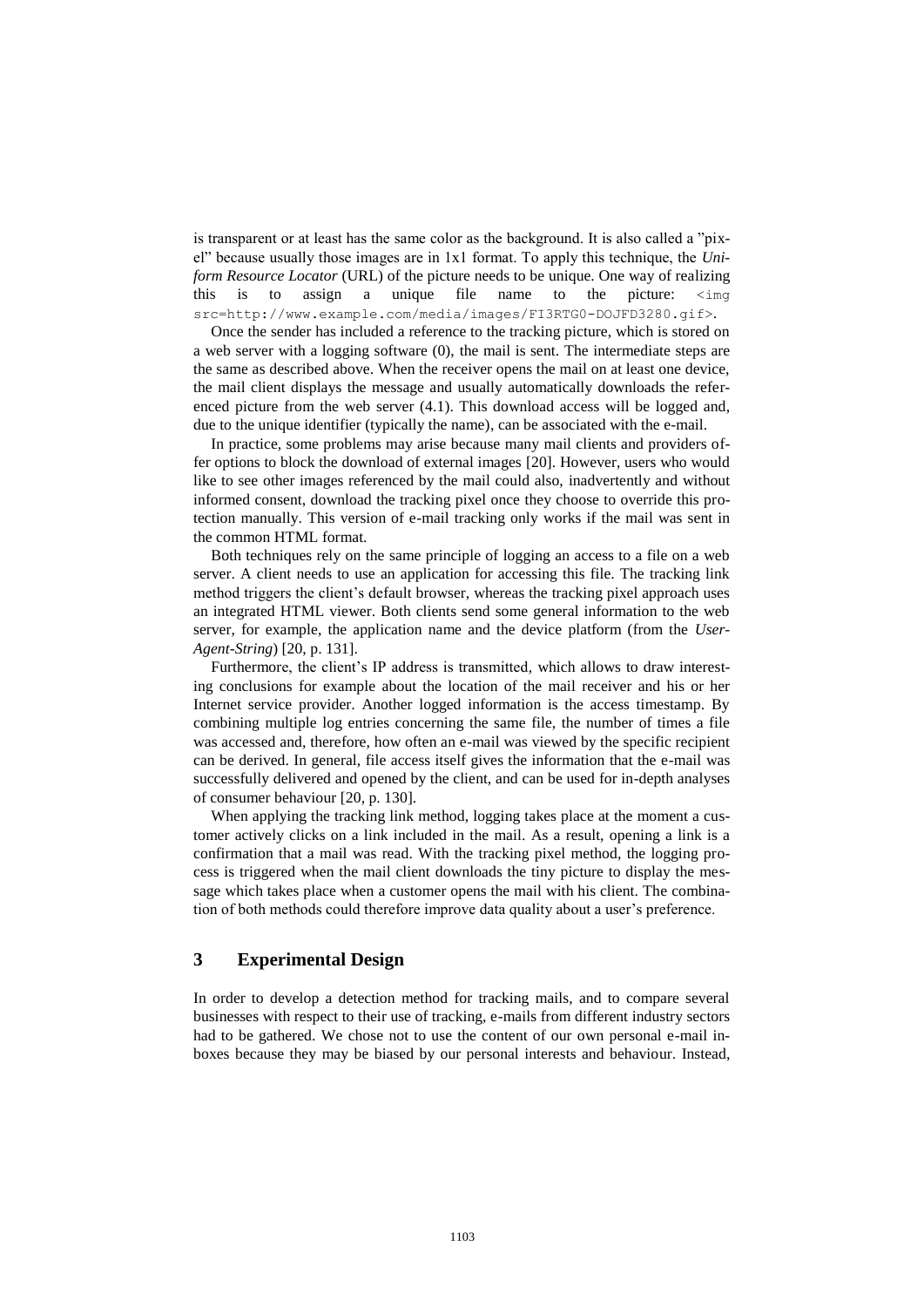two new e-mail accounts were created at the same mail provider. This enabled comparison of links and ensured that there is a double check if both accounts receive similar e-mails. Both e-mail accounts shared the same properties except for a variation of the first name of the user. Other factors such as e-mail provider, age, and country were kept identical.

Both new e-mail addresses were used for registering to the same newsletters. It had to be ensured that enough e-mails would be received and that for every industry several companies would be selected. In total, 16 different industries were used, each including four different companies. Due to the fact that *Trade* industry is a very broad definition, it was sub-divided into the four sub-categories *All* (selling any kind of product), *Clothes, Electronic* and *Furniture*. The second e-mail address was used for comparison in order to investigate variations and to analyze the accuracy of the detection model. Table 1 gives an overview on the industries that have been investigated. After registration, for a five-month period from the end of 2013, companies were able to send newsletter e-mails, a selection of which we first analyzed manually by inspecting the HTML code.

|                | No. Industry                  | Representative companies |                                                                     |                      |                    |
|----------------|-------------------------------|--------------------------|---------------------------------------------------------------------|----------------------|--------------------|
|                | E-Mail Germany                | Telekom                  | <b>GMX</b>                                                          | Web.de               | Freenet            |
| 2              | Tourism                       | Expedia                  | Ab-in-den-Urlaub                                                    | Holidaycheck         | Travel 24          |
| 3              | Trading: All                  | Amazon                   | Ebay                                                                | Meinpaket            | Otto               |
| $\overline{4}$ | <b>Trading: Clothes</b>       | Esprit                   | S. Oliver                                                           | Tommy Hilfiger       | Kik24              |
| 5              | Trading: Electronic Alternate |                          | Hardwareversand                                                     | Media Markt          | Saturn             |
| 6              | Trading: Furniture            | <b>IKEA</b>              | XXXL Lutz                                                           | Höffner              | Möbel Boss         |
| 7              | Healthcare                    | Bayer                    | Siemens Healthcare                                                  | <b>GE</b> Healthcare | Pfizer             |
| 8              | Telecommunication Vodafone    |                          | Mobilcom Debitel                                                    | Simyo                | T-Mobile           |
| 9              | Food                          | Vapiano                  | <b>Block House</b>                                                  | McDonald's           | <b>Burger King</b> |
| 10             | <b>IT</b>                     | <b>SAP</b>               | Sage                                                                | <b>SalesForce</b>    | Lexware            |
| 11             | Estate                        |                          | Liegenschaftsfond Immobilien Newsticker Immobilienscout 24 Immowelt |                      |                    |
| 12             | Credit                        | AXA                      | <b>Allianz</b>                                                      | Sparkasse            | Deutsche Bank      |
| 13             | Automotive                    | Audi                     | <b>BMW</b>                                                          | Mercedes Benz        | Toyota             |
| 14             | Energy                        | EnBw                     | <b>RWE</b>                                                          | Vattenfall           | E-on               |
| 15             | Education                     | <b>Berlitz</b>           | Lehrer online                                                       | Scoyo                | SGD                |
| 16             | Culture                       | Cinemaxx                 | Deutsche Oper                                                       | That's musical       | Eventim            |

**Table 1.** Overview of different industries and selected companies

#### **3.1 Detection Criteria**

In our initial manual HTML code review, we analyzed every link and picture of 51 randomly selected mails. This enabled the possibility for comprehensive comparison of tracking techniques across industries and companies. Our code review in combination with input from the literature research constituted criteria for detecting e-mail tracking. For a tracking pixel, its border, width, and height are important properties. With tracking links, keywords such as the personal account name or the service provider are indicators. In addition, the difference between manual and automatic link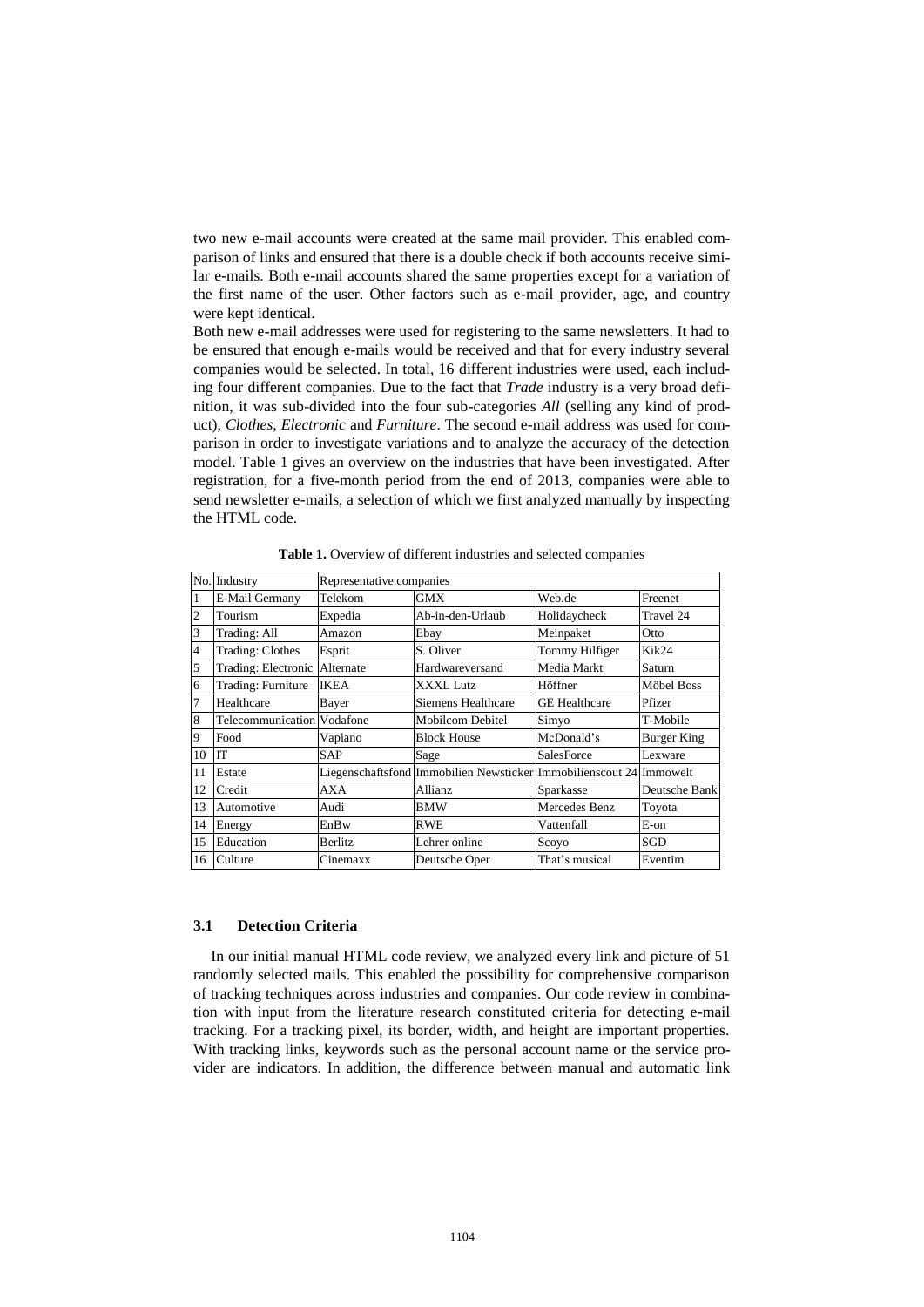creation is an important criterion. This is induced by observing patterns in a pixel description or link, e.g., a change between upper and lower case or from characters to numbers and vice versa.

| Criterion                                                                        | Explanation                                                                                                                                                                                                                                                                       |
|----------------------------------------------------------------------------------|-----------------------------------------------------------------------------------------------------------------------------------------------------------------------------------------------------------------------------------------------------------------------------------|
| Switch between<br>upper and lower case                                           | Switching between upper and lower cases could indicate that this reference<br>may not have been created manually and could have tracking potential. For<br>example:<br>http://www.example.com/qp/r.html?R=3D2P41Uo6HBRUzB&C=3D1VSYR<br>mgw3HNG0&=H=3D2OPCL0A4HDIAADJAOO5YIXRVNX4A |
| Switch from<br>characters to numbers<br>and vice versa                           | Switching between characters and numbers could also indicate that this refer-<br>ence may not have been created manually and could have tracking potential.<br>http://www.example.com/gp/r.html?R=3D2P41Uo6HBRUzB&C=3D1VSYR<br>mqw3HNG0&=H=3D2OPCL0A4HDIAADJAOO5YIXRVNX4A         |
| $Border=0$                                                                       | Border of 0 displays the picture without any border, which makes it hard to<br>detect for the user.<br>$\langle$ imq src=3D<br>"http://www.example.com/q.html?uid=3DA.H.jwu.IU1w.CLk.3XmsTz<br>remYG90SEEMy4VT=Q" alt=3D"" border=3D"0" height=3D"1"<br>$width=3D"1"$ />          |
| $Width=1$                                                                        | Width of 1 ensures that the image is small enough to prevent noticing.<br>$\frac{\sin\theta}{\sin\theta}$ src=3D<br>"http://www.example.com/q.html?uid=3DA.H.jwu.IU1w.CLk.3XmsTz<br>remYG90SEEMy4VT=0" alt=3D"" border=3D"0" height=3D"1"<br>$width=3D''1''$ />                   |
| $Height=1$                                                                       | Height of 1 ensures that the image is small enough to prevent noticing.<br>$\langle$ imq src=3D<br>"http://www.example.com/g.html?uid=3DA.H.jwu.IU1w.CLk.3XmsTz<br>remYG9OSEEMy4VT=Q" alt=3D"" border=3D"0" height=3D"1"<br>$width=3D"1"$ />                                      |
| Keywords such as<br>"track", "code", ser-<br>vice provider, or<br>e-mail account | In addition, keywords such as "track" or the user's mail account name are used.<br><img src='3D"https://tracking.example.com/op/0/XSPYOM6-&lt;br'/> XAZKIEC-145S7FE.qif" width=3D"1" height=3D"1" />                                                                              |

**Table 2.** Explanation of criteria

A limitation of using image width or height is that if both values are modified, for instance, to 2, the threshold of 1 would not be matched and a tracking attempt could be missed. Correspondingly, an additional picture criterion "area" was introduced. Area calculates the product of height and width, and if the result is less than 10, the criterion is matched. As a further threshold, we require that a switch between upper and lower case or a switch between characters and numbers is used more often than twice. This allows for strings such as "Word2014" without triggering a tracking flag. With keywords, the identification model was configured to require three or more keyword occurrences in order to identify tracking. The following table summarizes the final criteria.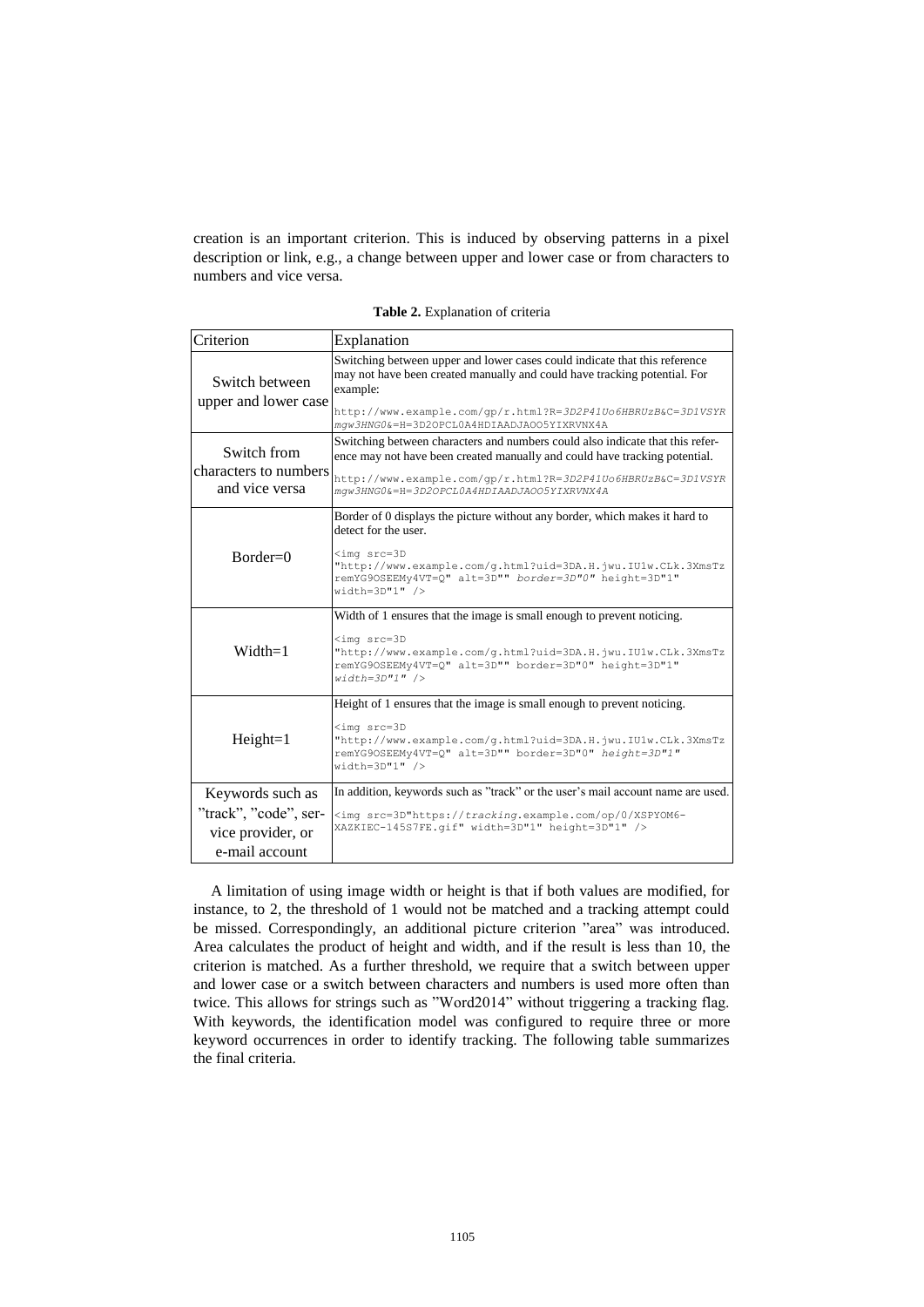| Criterion                                               | Tracking | Tracking |
|---------------------------------------------------------|----------|----------|
|                                                         | Link     | Pixel    |
| Switch between upper and lower case: 3+ times           | X        | X        |
| Switch from characters and numbers and vice versa: $3+$ | X        | X        |
| times                                                   |          |          |
| $Border=0$                                              |          | X        |
| $Width=1$                                               |          | X        |
| $Height=1$                                              |          | X        |
| Keywords, e.g., "track", "code", mail account: 3+       |          | Х        |

| <b>Table 3.</b> Final criteria and thresholds for tracking mails |  |  |  |  |  |
|------------------------------------------------------------------|--|--|--|--|--|
|------------------------------------------------------------------|--|--|--|--|--|

#### **3.2 Detection Model**

In the next step, the discovered criteria have been weighted (Tables 4 and 5). This reflects that some criteria are stronger indicators for tracking than others. This insight is based on the manual code review which showed that some values are used more often than others. As a consequence, the two switches between upper and lower case and characters and numbers are always included.

**Table 4.** Criteria weights for tracking link

| Criterion                                             |    |  |
|-------------------------------------------------------|----|--|
| Switch between upper and lower case: 3+               | 30 |  |
| Switch from characters and numbers and vice versa: 3+ |    |  |
| Keywords: $3+$                                        |    |  |
| Sum                                                   |    |  |

| Criterion                                             | Weight |
|-------------------------------------------------------|--------|
|                                                       |        |
| Switch between upper and lower case: 3+               | 30     |
| Switch from characters and numbers and vice versa: 3+ | 40     |
| $Border=0$                                            |        |
| Width=1                                               | 40     |
| $Height=1$                                            | 40     |
| Area $<$ 10                                           | 40     |
| Sum                                                   | 200    |

| Table 5. Criteria weights for tracking pixel |  |  |  |
|----------------------------------------------|--|--|--|
|                                              |  |  |  |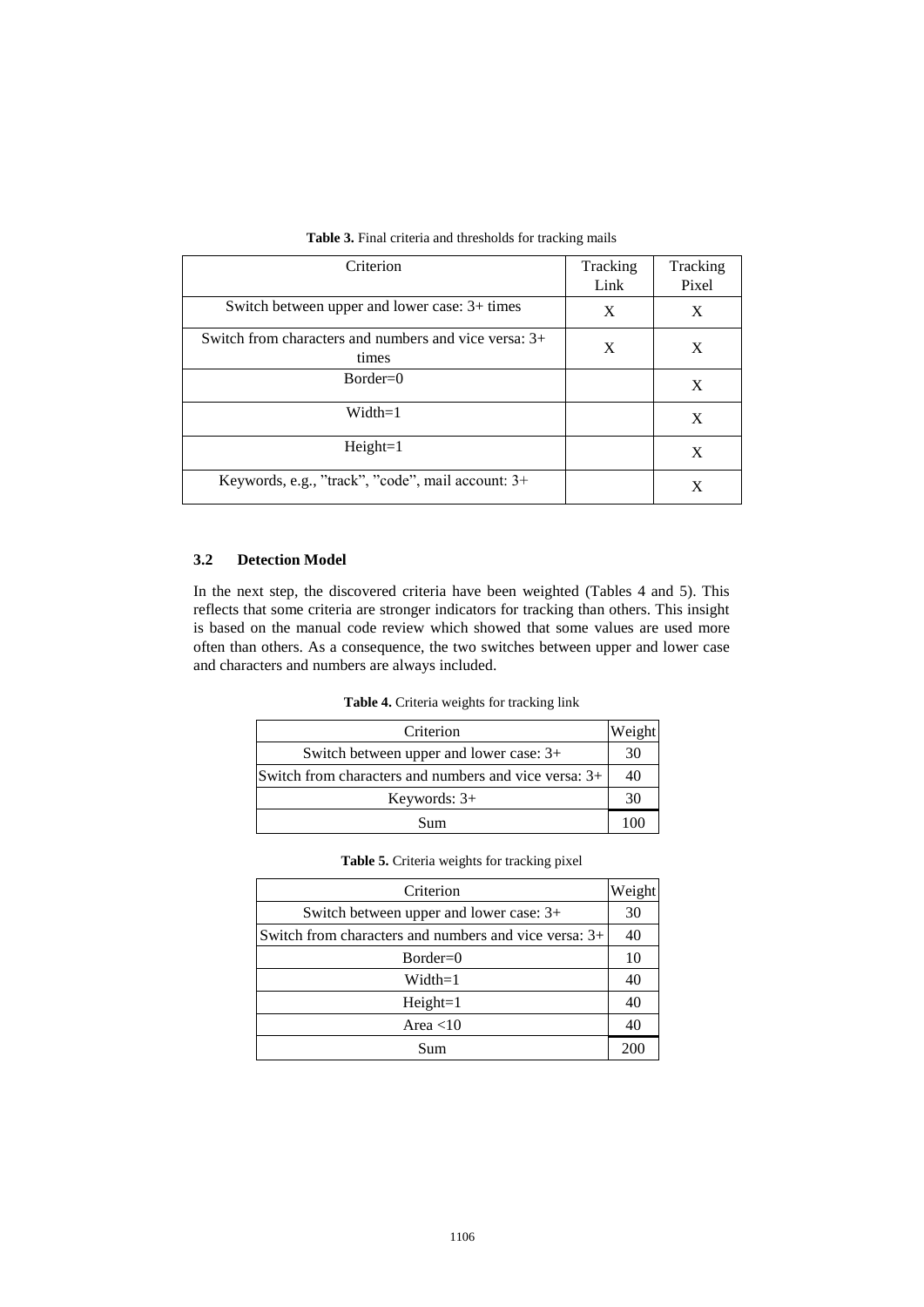The criteria and their weights were used to evaluate whether a tracking link or pixel is used or not. In general, if more than 60% of the identified criteria are matched, a link or pixel is considered a tracking attempt.

The following example illustrates the model and its usage. Assume that the HTML code of a pixel in one of the received e-mail contains the following:  $\langle \text{img } \text{src=3D} \rangle$ "<http://www.example.com/g.html?uid=3DA.H.jwu.IU1wCLk.3XmsTzremY> G9osEeMy4VT=Q" alt=3D"" height=3D"4" width=3D"1"/>. There are switches between upper and lower cases, even more than three times; thus, the first criterion is fulfilled. The next criterion, switches between characters and numbers, is also satisfied. The criterion border cannot be determined and is therefore not included in the model. However, the height is not 1 and thus this criterion does not match the threshold (height=3D"4"). But the criterion width is fulfilled (width=3D"1"). Moreover, criterion area is also satisfied because height is 4 and width is 1, which means area is 4, i.e., less than 10. The identification model is now used to evaluate whether this example is considered a tracking pixel or not. From the possible six criteria, five were found. This means a base score of 190. Out of these five criteria, four matched the criteria of the identification model. Summing up, the weight of these four is 150. In a next step, 150 is divided by 190, resulting in 0.79, which is higher than 0.6, and thus this picture is identified as a tracking pixel.

In summary, the manual code review is using the following approach: read every single e-mail manually, copy its links and pixels into a different file and compare for matching criteria of the identification model. This process renders the manual identification of tracking e-mails too time intensive for any larger-scale analysis. Therefore, we developed a software prototype to support the detection of email tracking.

## **4 Detection Prototype**

The fundamental functionality of our detection prototype is the analysis of emails and its content, especially the mail source code. Our detection prototype is written in Java. Java is portable to any hardware, therefore the prototype could in theory run on any device which is able to execute a Java machine. The detection prototype is currently limited to only analyze e-mails from GMail, a web-hosted mail service offered by Google.

The following list describes the functions executed by our program:

- 1. The program asks the user for a valid combination of a user name and password. This combination is needed by GMail to access the user's e-mail account.
- 2. After the successful login to GMail, for which the Internet Message Access Protocol (IMAP) Application Programming Interface (API) is used, the program is accessing e-mails of the user account and starts to analyze them according to the identification model described earlier.
- 3. The program identifies e-mails in which either a tracking link or a tracking pixel was found and flags them with a star in the GMail inbox (Fig. 2).
- 4. It also displays a short analysis screen where the number of tracking links and tracking pixels is shown.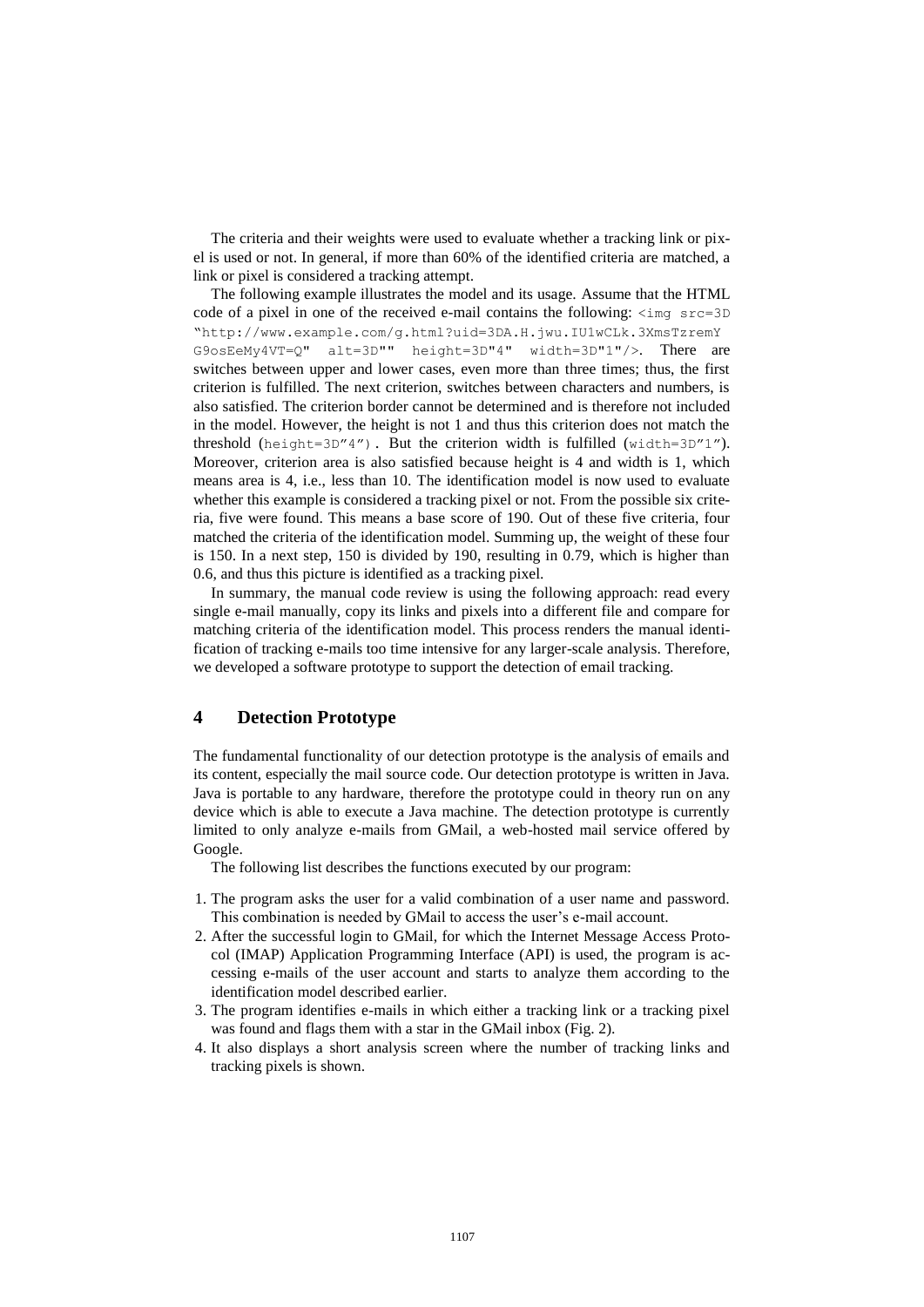5. In addition, the program creates a log file in which every e-mail with a tracking approach is analyzed with respect to sender's location. The algorithm compares the sender's server location with a tracking link or a tracking pixel in the same e-mail. By this, the program investigates if the sender uses a different location for sending and tracking e-mails.

|            | Technikwunder erleben                                                                                                                                                   |
|------------|-------------------------------------------------------------------------------------------------------------------------------------------------------------------------|
| 日食口        | Sprachkurse  <br>Jetzt mitsprechen: 10% auf Ihre Fremdsprache - Interkulturelle Kompetenz China   Gewinnspiel Zur Online-Ansicht wechseln.                              |
| 日會口        | Sie möchten gerne die<br>Diese Woche letzte Gelegenheit: MwSt. geschenkt - Sie sehen keinen Newsletter? Aktuelle Aktion Sehr geehrter                                   |
| 口食口        | Tablet für €199.<br>Irre Spiele, verrückte Preise! - Das<br>Computer & Büro TV & Audio Handy &                                                                          |
| □☆□        | Bis -50 Prozent: Mittelmeer für Frühbucher - Urlaub am Mittelmeer -50%<br>Facebook Twitter Home Lastminute Urlaubsreisen                                                |
| □★□        | Jetzt Neukunde werden und gleich doppelt sparen // Super-Sale: Die Super-Schnäppchen si.,. - Mode, Technik, Wohnen und mehr: Top-Auswahl aus der aktuellen Sais         |
| □☆□        | Geld und Verbraucher: Was kostet die Welt, Was 2014 besser wird, Lippenstift-Index - Hat Ihr Computer Probleme mit der Darstellung dieser E-Mail? Dann klicken Sie      |
| 日食口        | Beatsteaks bei Rock'n'Heim   Adoro   Apassionata - schnell Tickets sichern! - Marteria + Imagine Dragons + Johann König u. v. m.   Wenn diese Mail unleserlich ist, kli |
| <b>回☆口</b> | NEWSLETTER EISKALT KALKULIERTE PREISE Finden Sie den<br>WSV-Finale bei                                                                                                  |
| □☆□        | Ihre OHA! Tagesangebote von<br>und Co. - Falls diese Nachricht nicht korrekt dargestellt wird, klicken Sie bitte hier Sehr geehrte Damen und                            |
| 口食口        | Newsletter 5/2014 - Liebe Kolleginnen und Kollegen, dies ist der aktuelle<br>Newsletter, Jeden Mittwoch                                                                 |
| 日食口        | Fiver 5. KW - Haushalt - Sollte der Newsletter nicht korrekt dargestellt werden, klicken Sie bitte hier. PRODUKTE MEIN PROFIL                                           |
| 国會口        | Jetzt 100€ Gutschein sichern - Heute starten wird die große Techniktausch-Aktion<br>die große Techniktausch-Aktion - jetzt bis 01.02. Gutscheine sich                   |
| □★□        | Neue Basic-Styles    Winter Sale - Vielfalt entdecken! - NEW ARRIVALS - jeden Tag neue Styles - Neuheiten shoppen Wird der Newsletter nicht korrekt angezeigt?          |
| 回會口        | Für alle Beef-Liebhaber und Chicken-Fans! - HALLO                                                                                                                       |

**Fig. 2.** (Anonymized) prototype screenshot: Flagging of tracking mails

This basic functionality was sufficient to conduct our study. The prototype can be customized to analyze local mailboxes and could also be extended to integration with further web-based mail services.

#### **4.1 Evaluation of the Detection Prototype**

In order to evaluate the prototype, the research team decided to first manually review and classify 51 randomly picked e-mails by an intense code review, and then let the software prototype run through the classified set of e-mails used as a ground truth or test set. We display the results for both tracking approaches separately. Table 6 represents the Confusion matrix [23] of detecting tracking pixels, while Table 7 refers to tracking links.

|              |       | Predicted class |         |  |
|--------------|-------|-----------------|---------|--|
|              |       | True            | False   |  |
| Actual class | True  | $\vert$ 35 (TP) | 10 (FN) |  |
|              | False |                 |         |  |

**Table 6.** Confusion matrix for detecting tracking pixels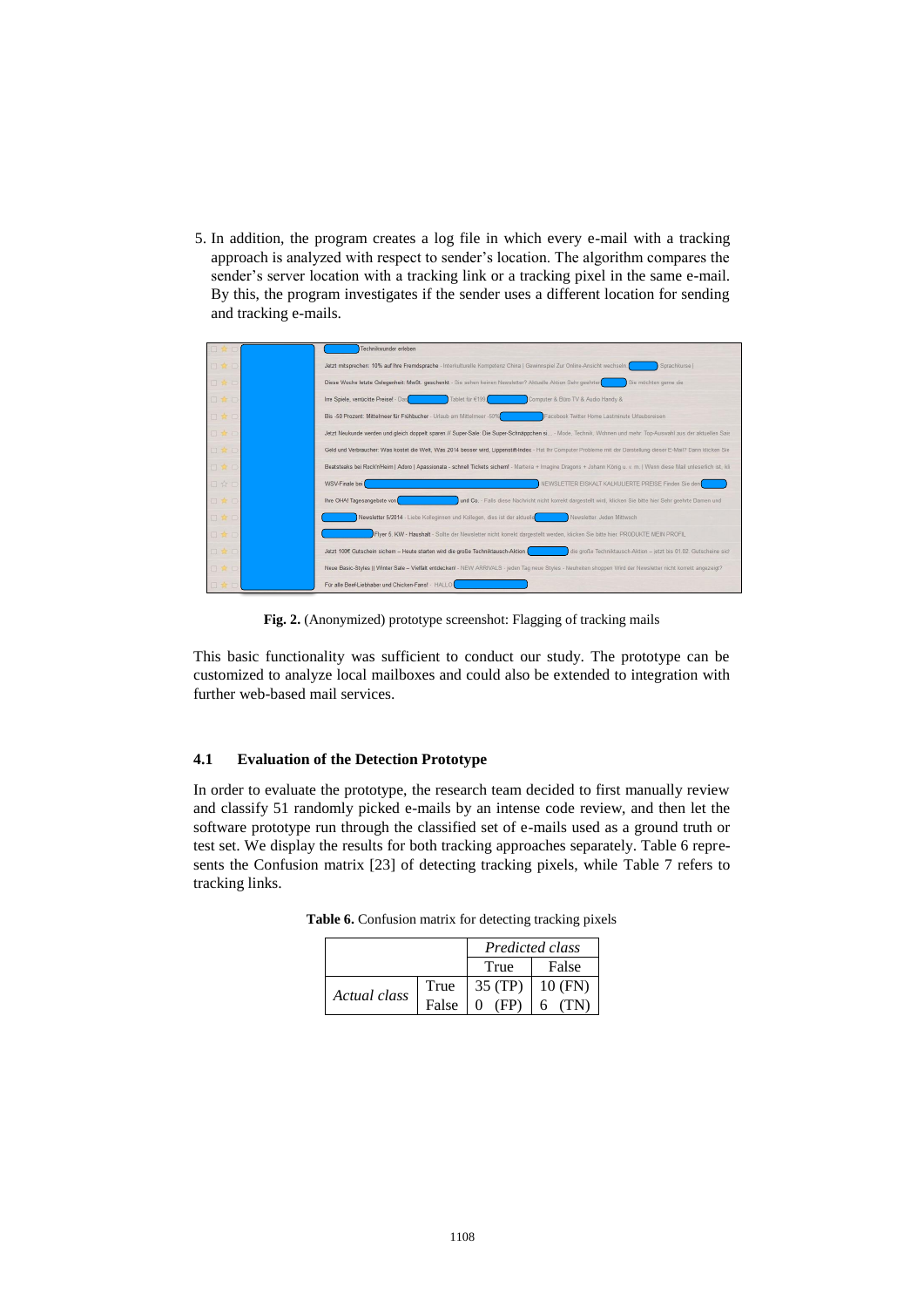In order to evaluate the accuracy of the software prototype by a single metric, the following established metric for accuracy is applied: *Accuracy* = *(TP+FP) /*   $(TP+TN+FN+FP)$ . For the case of tracking pixels: Accuracy =  $(35+6)/51 = 0.8039$ .

This result illustrates that the software prototype was, compared to the manual code review, able to classify 80.39% of test e-mails correctly with respect to tracking pixels.

|              |       | Predicted class |        |  |
|--------------|-------|-----------------|--------|--|
|              |       | True            | False  |  |
| Actual class | True  | 33 (TP)         | 3 (FN) |  |
|              | False | $6$ (FP)        | 9(TN)  |  |

**Table 7.** Confusion matrix for detecting tracking links

For tracking links, Accuracy =  $(33 + 9)/51 = 0.8235$ . Therefore, 82.35% of the test set e-mails have been classified correctly by the software with respect to tracking links.

### **5 Results**

Overall, 604 different e-mails have been analyzed. Fig. 3 displays the number of emails received for each industry class. The *Trading* industry sent most of the emails in our sample. The top-3 e-mail senders are: *Trading: Electronic* with 150 received emails, *Trading: All* with 125 received e-mails and *Trading: Clothes* with 71 received e-mails. This result may be explained by the fact that the trading industry often changes their assortments and as a consequence is highly interested in marketing. Analyzing the same e-mails with respect to tracking, 591 of 604 e-mails are using at least one tracking approach, i.e., 97.85%. This means only 13 e-mails (2.15%) are not using any tracking method.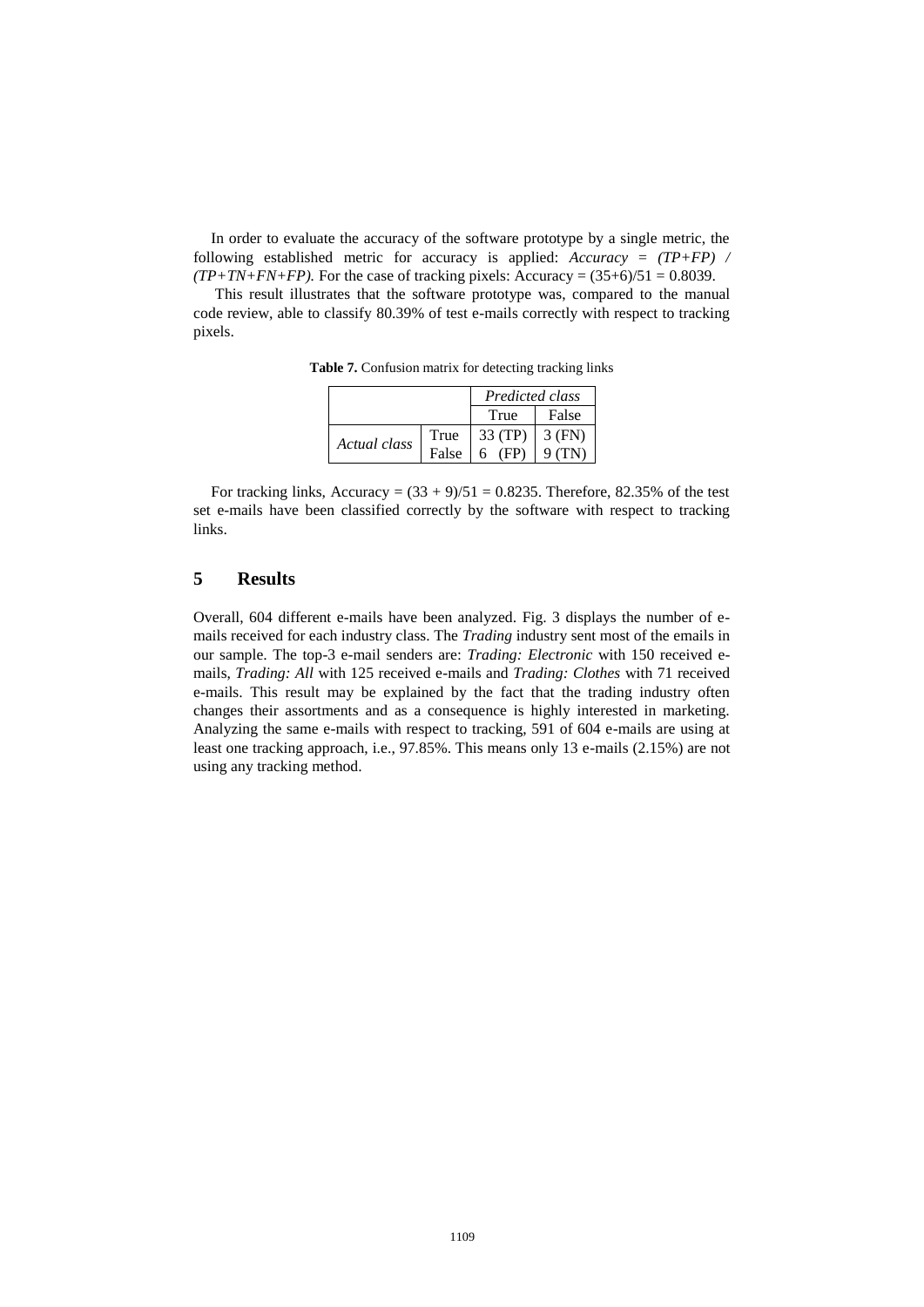

**Fig. 3.** E-Mails received, by industry

Then, the amount of tracking was analyzed in depth. In the 591 e-mails which are using tracking approaches, 421 tracking pixel and 428 tracking links were found; in total, 849 tracking approaches were identified. This result indicates that many e-mails are using more than one tracking approach, for instance a combination of tracking links and pixels. On average, 1.41 tracking approaches are included in a single e-mail. Fig. 4 displays the results.



**Fig. 4.** Overview of tracking pixels and tracking links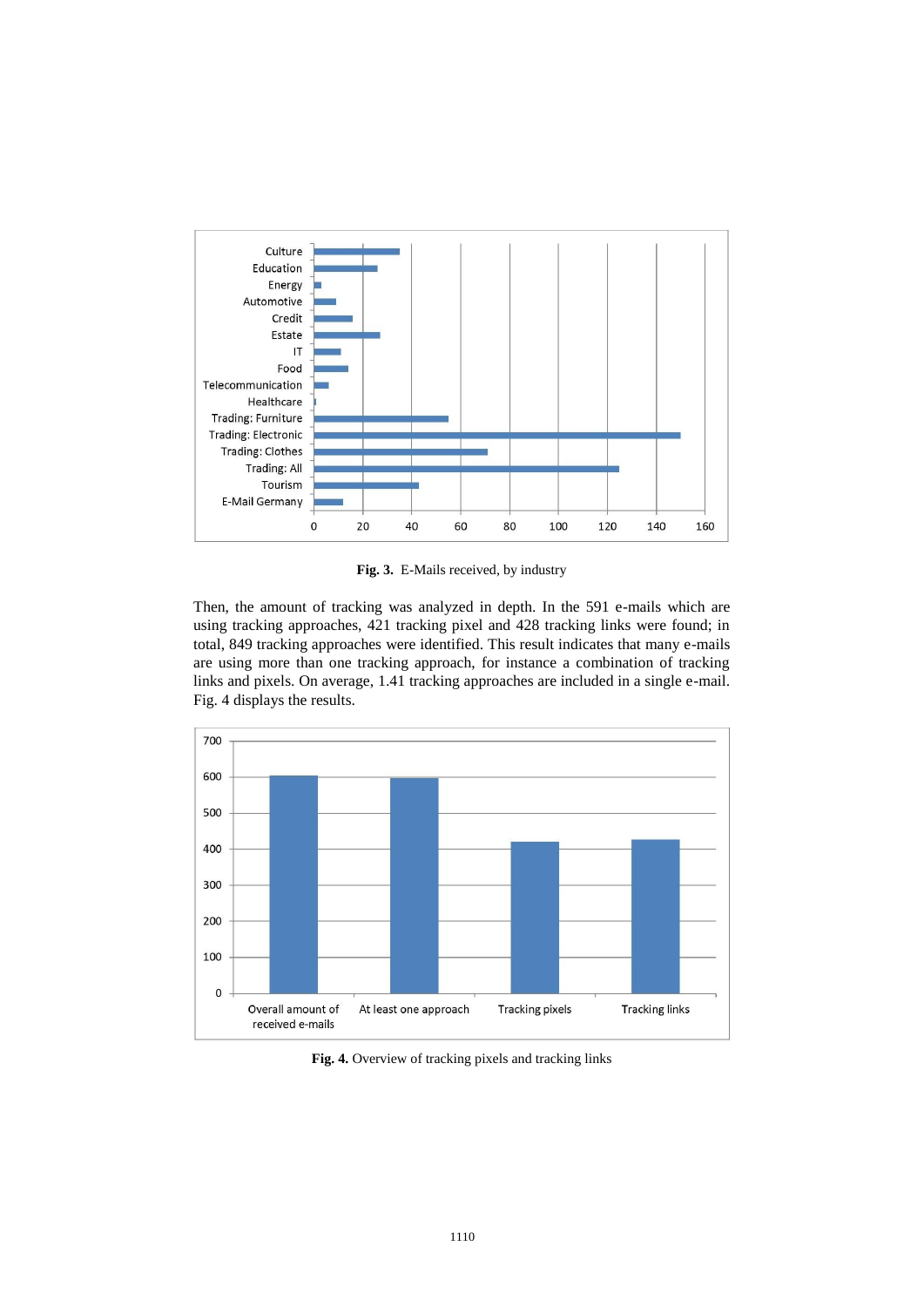The next step is the analysis of the different industries and how intensely they are using tracking. The following figure illustrates selected industries by their relative amount of tracking approaches per e-mail. Some industries are not illustrated because the amount of received e-mails was too low and thus the sample was not large enough to give a representative view. In general, more than ten e-mails had to be received in order to make an assumption about the industry sector. Thus, the industries *Healthcare, Telecommunication, Automotive*, and *Energy* are not represented. In addition, the relative amount of tracking approaches of all e-mails within one industry is selected. Otherwise, a higher absolute amount of e-mails in one industry would distort the results. Fig. 5 illustrates the relative amount of e-mails with tracking links and tracking pixels per industry. Both *Trading: Clothes* and *E-Mail Germany* sectors display a 100% ratio for both tracking approaches in our sample.

Finally, we investigated the locations of the servers that are hosting tracking pixels. In total, 268 locations could be determined. Table 8 lists the tracking server locations. Of course, the high percentage of tracking servers hosted in Germany is predictable. Furthermore, not surprising might be tracking servers in Austria due to the fact that several companies combining the German-speaking area to a business group and pool services within this area. An interesting result is the high percentage of servers in Ireland and the US.



**Fig. 5.** Relative amount of tracking mails per industry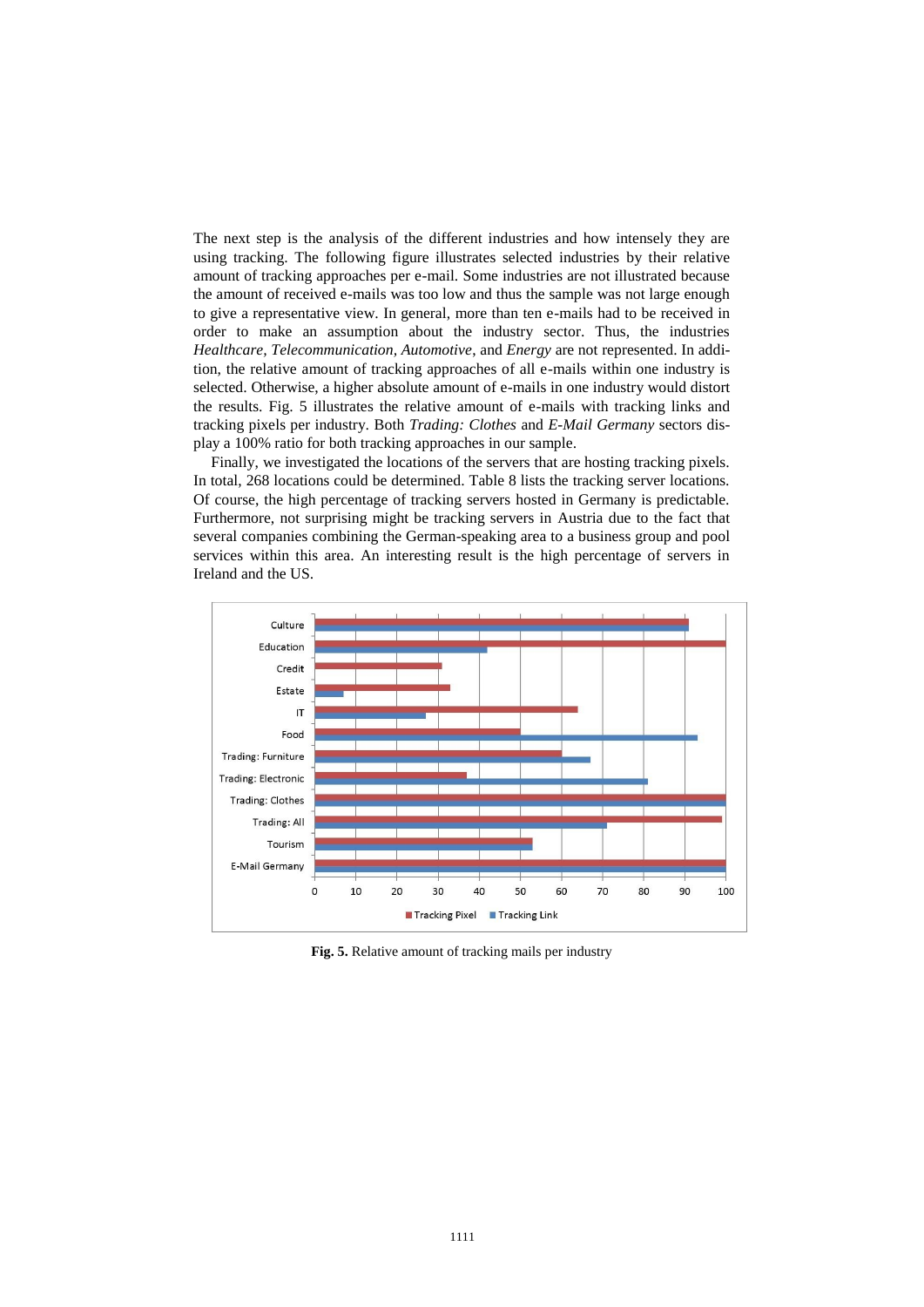| Country   | Number of tracking pixels hosted Percentage |        |
|-----------|---------------------------------------------|--------|
| Germany   | 185                                         | 67,27% |
| <b>US</b> | 51                                          | 18,55% |
| Ireland   | 26                                          | 9,45%  |
| Austria   |                                             | 1,85%  |
| Belgium   |                                             | 0,36%  |

**Table 8.** Distribution of tracking server locations (for tracking pixels)

Fig. 6 shows the identified locations of the tracking servers we encountered. Our study confirms that several outsourcing service providers for e-mail tracking services do exist. Motivations for outsourcing could differ widely. One could be the necessity of choosing an offsite location for hosting tracking servers when tracking people's behaviour might constitute a violation of local law or privacy.



**Fig. 6.** Maps of tracking server locations

## **6 Limitations and Outlook**

In our study, more than 600 e-mails have been analyzed with respect to the usage of tracking methods. In future work, an even broader and larger field of companies could be considered for analysis. Another possibility would be to focus on a specific industry and determine the use of e-mail tracking in depth. One could also analyze e-mails from different time periods and investigate how techniques and use of e-mail tracking changes over time.

Concerning our detection model, not all theoretical options are included and the model, therefore, will not detect some tracking mechanisms or will claim that tracking methods are used when in reality this is not the case. The implemented model has an accuracy of over 80% for detecting tracking pixels and an accuracy of over 82% for detecting tracking links with respect to our test set. Further improvements could be reached with optimization of the detection models in order to achieve a higher accuracy. In particular, determining whether a URL is personalized is of significant importance. Furthermore, the model could be extended to recognize further tracking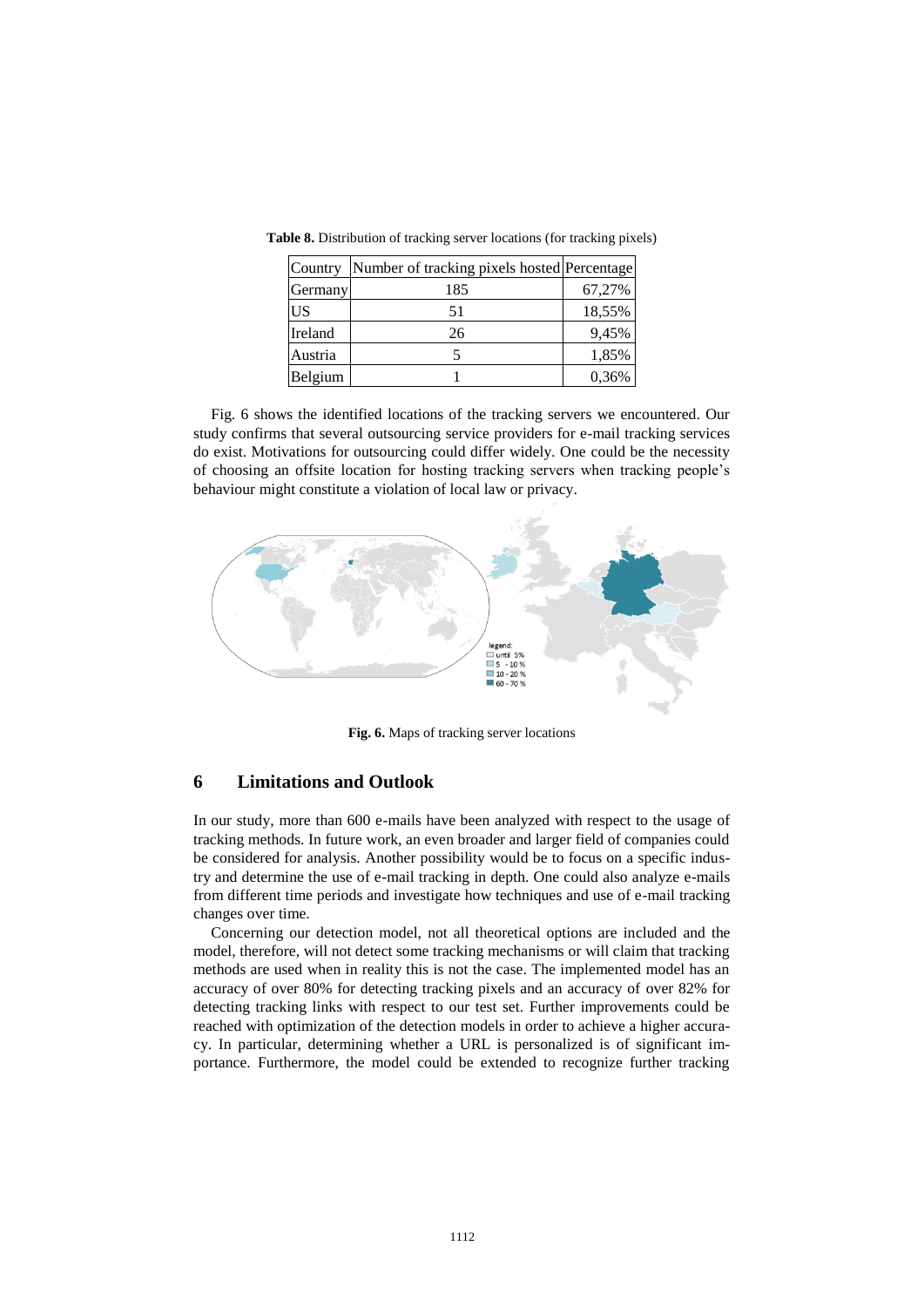techniques. For example, a new tracking technique which has been revealed through our manual code review is to implement tracking pixels as the background of table cells.

For our analysis, a specialized software prototype was developed. This software prototype is integrated into GMail as an email provider. In order to enable end-users to flexibly detect tracking techniques in their e-mails, a vendor-independent software should be developed. One possibility is to implement different provider-specific APIs for a general detection software. Another approach is to develop a plugin for a specific mail client that would be provider-independent but mail client-dependent. An example for this scenario is a plugin for a mail client such as Thunderbird which offers powerful SDKs for extension development.

Another promising direction for future work is to develop methodologies for identifying similarities between tracking attempts. This would allow to deduce information about the software or service used by a company to manage e-mail marketing. Clustering of tracking pixels involves the study of schematic similarities and also reflects if they are provided by the company itself or by an external provider that can be identified, e.g., by a WHOIS query.

For an end-user, the question of how to protect his or her privacy is of great relevance. Up to now, the most effective protection against tracking links is to not open any personalized link in e-mails, and against tracking pixels – to disable the automatic download of external images in the e-mail client. However, with in-depth studies of tracking servers, corresponding blacklists could support automatic link filtering for increased privacy protection.

#### **7 Conclusion**

Our study shows that both tracking links and tracking pixels are widely used in commercial practice: 97.85% of all e-mails received in this study contained at least one email tracking method. Concerning different industries, there are business sectors in our study where only a few mails but also others where the entirety of messages are containing tracking attempts.

#### **References**

- 1. Acar, G., Juarez, M., Nikiforakis, N., Diaz, C., Gürses, S., Piessens, F., Preneel, B.: FPDetective: Dusting the Web for Fingerprinters. In: Proceedings of the 20th ACM Conference on Computer and Communications Security (CCS 2013) (2013)
- 2. Ansari, A., Mela, C.F.: E-Customization. Journal of Marketing Research 40(2), 131–145 (2003)
- 3. Awad, N.F., Krishnan, M.S.: The Personalization Privacy Paradox: An Empirical Evaluation of Information Transparency and the Willingness to Be Profiled Online for Personalization. MIS Quarterly 30(1), 13–28 (03 2006)
- 4. Bacchelli, A., D'Ambros, M., Lanza, M.: Extracting Source Code from E-Mails. In: Proceedings of the 18th IEEE International Conference on Program Comprehension (ICPC). pp. 24–33 (2010)